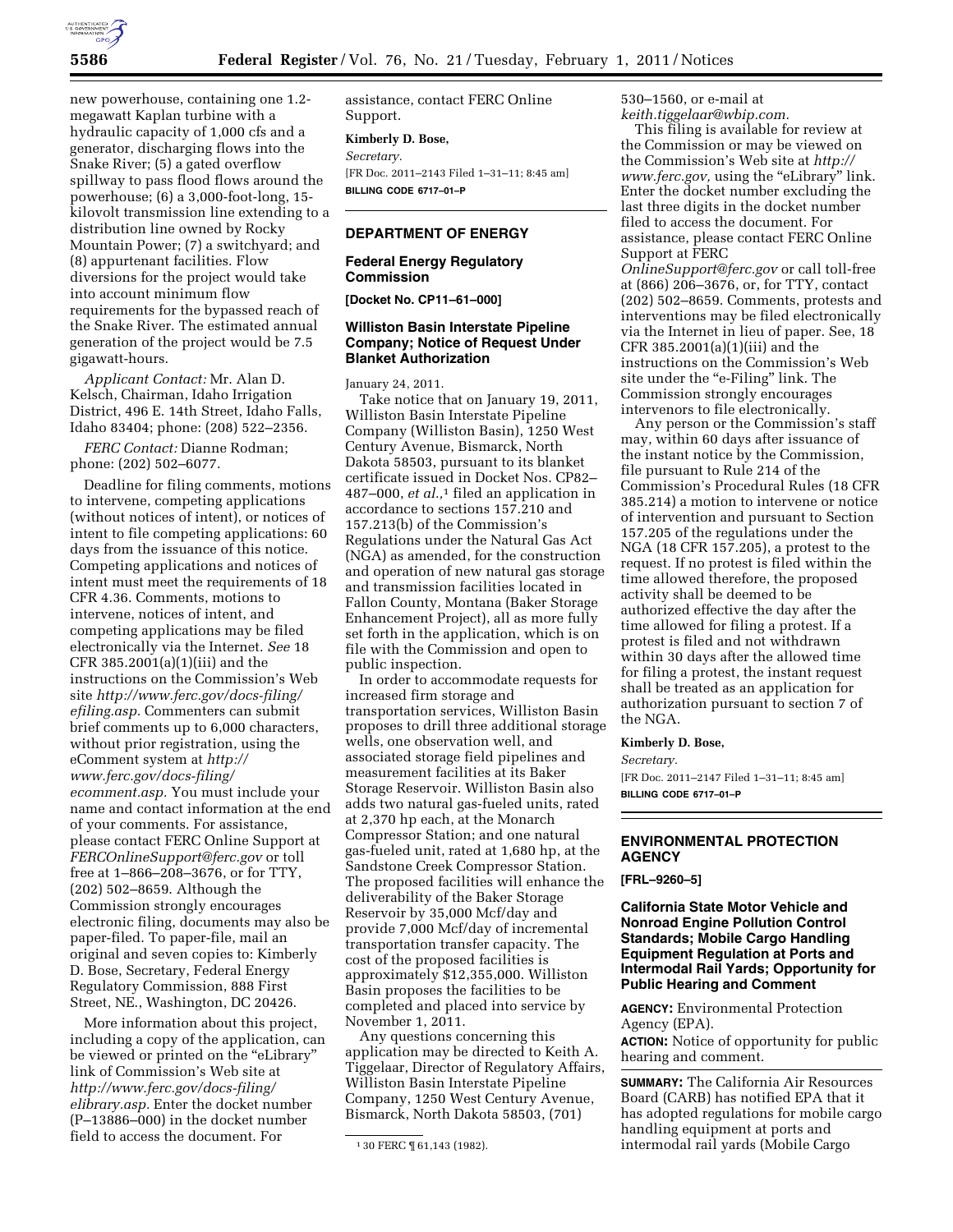Handling Equipment). CARB's Mobile Cargo Handling Equipment requirements are designed to use best available control technologies to reduce public exposure to emissions of diesel particulate matter and nitrogen oxides. The requirements apply to any motorized vehicle used to handle cargo, including yard trucks, top handlers, side handlers, rubber-tired gantry cranes, forklifts, dozers, and loaders. By letter dated January 29, 2007, CARB has requested that EPA confirm that certain requirements are within-the-scope of previously granted EPA waivers and authorizations under the Clean Air Act, and grant a new full authorization pursuant to the Clean Air Act for other requirements that are applicable to nonroad engines. This notice announces that EPA has tentatively scheduled a public hearing to consider California's Mobile Cargo Handling Equipment request and that EPA is now accepting written comment on the request.

**DATES:** EPA has tentatively scheduled a public hearing concerning CARB's request on Thursday, February 17, 2011, at 1 p.m. EPA will hold a hearing only if any party notifies EPA by February 7, 2011, expressing its interest in presenting oral testimony. By February 11, 2011, any person who plans to attend the hearing may call David Alexander at (202) 343–9540, to learn if a hearing will be held or may check the following webpage for an update: *[http://](http://www.epa.gov/otaq/cafr.htm)  [www.epa.gov/otaq/cafr.htm.](http://www.epa.gov/otaq/cafr.htm)* 

Parties wishing to present oral testimony at the public hearing should provide written notice to David Alexander at the e-mail address noted below. If EPA receives a request for a public hearing, that hearing will be held in Room 1332A of the Ariel Rios North Building, which is located at 1200 Pennsylvania Avenue, NW., Washington, DC 20004.

If EPA does not receive a request for a public hearing, then EPA will not hold a hearing, and instead consider CARB's request based on written submissions to the docket. Any party may submit written comments until March 17, 2011. **ADDRESSES:** Submit your comments, identified by Docket ID No. EPA–HQ– OAR–2010–0862, by one of the following methods:

• On-Line at *[http://](http://www.regulations.gov) [www.regulations.gov:](http://www.regulations.gov)* Follow the On-Line Instructions for Submitting Comments.

- *E-mail: [a-and-r-docket@epa.gov.](mailto:a-and-r-docket@epa.gov)*
- *Fax:* (202) 566–1741.

• *Mail:* Air and Radiation Docket, Docket ID No. EPA–HQ–OAR–2010– 0862, U.S. Environmental Protection Agency, Mailcode: 6102T, 1200

Pennsylvania Avenue, NW., Washington, DC 20460. Please include a total of two copies.

• *Hand Delivery:* EPA Docket Center, Public Reading Room, EPA West Building, Room 3334, 1301 Constitution Avenue, NW., Washington, DC 20460. Such deliveries are only accepted during the Docket's normal hours of operation, and special arrangements should be made for deliveries of boxed information.

*On-Line Instructions for Submitting Comments:* Direct your comments to Docket ID No. EPA–HQ–OAR–2010– 0862. EPA's policy is that all comments we receive will be included in the public docket without change and may be made available online at *[http://](http://www.regulations.gov)  [www.regulations.gov,](http://www.regulations.gov)* including any personal information provided, unless the comment includes information claimed to be Confidential Business Information (CBI) or other information whose disclosure is restricted by statute. Do not submit information that you consider to be CBI or otherwise protected through *[http://](http://www.regulations.gov)  [www.regulations.gov](http://www.regulations.gov)* or e-mail. The *<http://www.regulations.gov>* Web site is an ''anonymous access'' system, which means EPA will not know your identity or contact information unless you provide it in the body of your comment. If you send an e-mail comment directly to EPA without going through *[http://](http://www.regulations.gov) [www.regulations.gov,](http://www.regulations.gov)* your e-mail address will automatically be captured and included as part of the comment that is placed in the public docket and made available on the Internet. If you submit an electronic comment, EPA recommends that you include your name and other contact information in the body of your comment and with any disk or CD–ROM you submit. If EPA cannot read your comment due to technical difficulties and cannot contact you for clarification, EPA may not be able to consider your comment. Electronic files should avoid the use of special characters, any form of encryption, and be free of any defects or viruses. For additional information about EPA's public docket visit the EPA Docket Center homepage at *[http://](http://www.epa.gov/epahome/dockets.htm) [www.epa.gov/epahome/dockets.htm.](http://www.epa.gov/epahome/dockets.htm)* 

EPA will make available for public inspection materials submitted by CARB, written comments received from any interested parties, and any testimony given at the public hearing. Materials relevant to this proceeding are contained in the Air and Radiation Docket and Information Center, maintained in Docket ID No. EPA–HQ– OAR–2010–0862. Publicly available docket materials are available either electronically through *[http://](http://www.regulations.gov)* 

*[www.regulations.gov](http://www.regulations.gov)* or in hard copy at the Air and Radiation Docket in the EPA Headquarters Library, EPA West Building, Room 3334, located at 1301 Constitution Avenue, NW., Washington, DC. The Public Reading Room is open to the public on all federal government work days from 8:30 a.m. to 4:30 p.m.; generally, it is open Monday through Friday, excluding holidays. The telephone number for the Reading Room is (202) 566–1744. The Air and Radiation Docket and Information Center's Web site is *[http://www.epa.gov/](http://www.epa.gov/oar/docket.html) [oar/docket.html.](http://www.epa.gov/oar/docket.html)* The electronic mail (email) address for the Air and Radiation Docket is: *[a-and-r-Docket@epa.gov,](mailto:a-and-r-Docket@epa.gov)* the telephone number is (202) 566–1742, and the fax number is (202) 566–9744. An electronic version of the public docket is available through the federal government's electronic public docket and comment system. You may access EPA dockets at *[http://](http://www.regulations.gov)  [www.regulations.gov.](http://www.regulations.gov)* After opening the *<http://www.regulations.gov>* Web site, enter EPA–HQ–OAR–2010–0862, in the "Enter Keyword or ID" fill-in box to view documents in the record. Although a part of the official docket, the public docket does not include Confidential Business Information (CBI) or other information whose disclosure is restricted by statute.

EPA's Office of Transportation and Air Quality also maintains a webpage that contains general information on its review of California waiver requests. Included on that page are links to prior waiver and authorization **Federal Register** notices; the page can be accessed at *[http://www.epa.gov/otaq/](http://www.epa.gov/otaq/cafr.htm)  [cafr.htm.](http://www.epa.gov/otaq/cafr.htm)* 

## **FOR FURTHER INFORMATION CONTACT:**

David Alexander, Compliance and Innovative Strategies Division, U.S. Environmental Protection Agency, 1200 Pennsylvania Avenue (6405J), NW., Washington, DC 20460. Telephone: (202) 343–9540. Fax: (202) 343–2800. Email: *[alexander.david@epa.gov.](mailto:alexander.david@epa.gov)*  **SUPPLEMENTARY INFORMATION:** 

#### **I. California's Mobile Cargo Handling Requirements for Equipment at Ports and Intermodal Rail Yards**

In a letter dated January 29, 2007, CARB submitted to EPA its request pursuant to section 209 of the Clean Air Act ("CAA" or "the Act"), regarding its regulations for Mobile Cargo Handling Equipment at Ports and Intermodal Rail Yards (''Mobile Cargo Handling Equipment" or "CHE"). CARB's Mobile Cargo Handling Equipment regulations were adopted at CARB's December 8, 2005 public hearing (by Resolution 05– 62) and were subsequently modified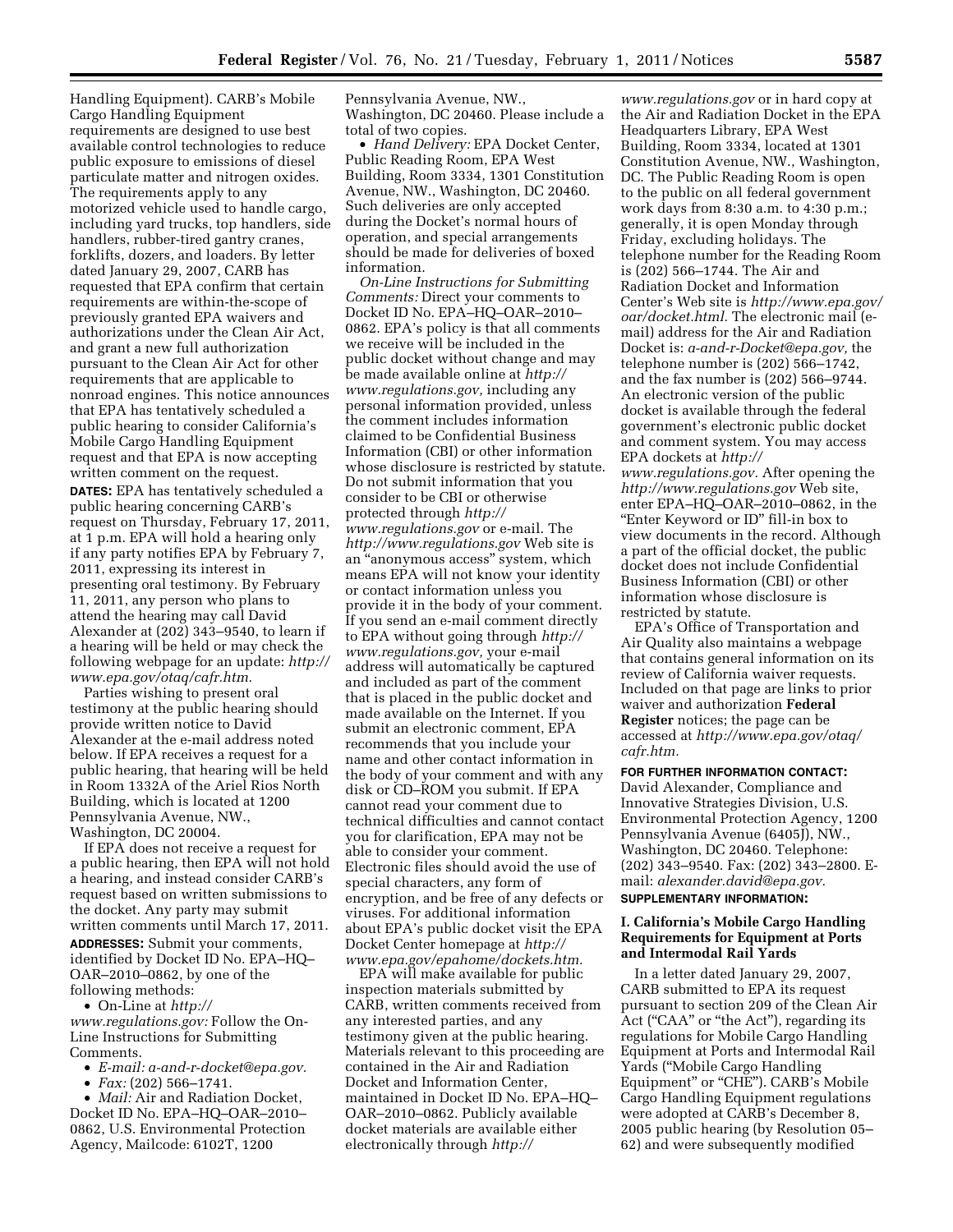after making the regulation available for supplemental public comment by CARB's Executive Officer in Executive Order R–06–007 on June 2, 2006. The Mobile Cargo Handling Equipment regulations are codified at title 12, California Code of Regulations section 2479.

CARB's Mobile Cargo Handling Equipment regulations establish best available control technology (BACT) requirements that affect the sellers, renters, lessors, owners, and operators of mobile cargo handling equipment that are used at California's ports or intermodal rail yards. For newly purchased, leased, or rented equipment, certified on-road engines would be required if available for the specific equipment type and application. Otherwise, the highest level certified off-road engine would be required, along with installation of the highest level verified diesel emission control strategy (VDECS) within one year of purchase, lease, or rent, or within six months of becoming available, if after a year. The regulations require in-use yard trucks to meet BACT performance standards primarily through accelerated turnover of older yard trucks to those equipped with cleaner, on-road engines (2007 model year or later). Owners or operators who have installed VDECS prior to the end of 2006, or who are already using certified on-road engines, are given additional time to comply. In addition, compliance is phased in for owners or operators who have more than three yard trucks in their fleet.

Equipment other than yard trucks (non-yard trucks) would also be required to meet BACT, constituting replacement by cleaner on-road or offroad engines and/or the use of retrofits. When retrofits are used, replacement with Tier 4 off-road engines or installation of a Level 3 VDECS (which achieves an eighty-five percent reduction of emissions of diesel particulate matter) is required for some equipment. The Mobile Cargo Handling Equipment regulations also include recordkeeping and reporting requirements for owners and operators of mobile cargo handling equipment.

# **II. Clean Air Act New Motor Vehicle and Engine Waivers of Preemption**

Section 209(a) of the Clean Air Act preempts states and local governments from setting emission standards for new motor vehicles and engines; it provides: other approval relating to the control of emissions from any new motor vehicle or new motor vehicle engine as condition precedent to the initial retail sale, titling (if any), or registration of such motor vehicle, motor vehicle engine, or equipment.

Through operation of section 209(b) of the Act, California is able to seek and receive a waiver of section 209(a)'s preemption. If certain criteria are met, section 209(b)(1) of the Act requires the Administrator, after notice and opportunity for public hearing, to waive application of the prohibitions of section 209(a). Section 209(b)(1) only allows a waiver to be granted for any State that had adopted standards (other than crankcase emission standards) for the control of emissions from new motor vehicles or new motor vehicle engines prior to March 30, 1966, if the State determines that its standards will be, in the aggregate, at least as protective of public health and welfare as applicable Federal standards (i.e., if such State makes a ''protectiveness determination''). Because California was the only state to have adopted standards prior to 1966, it is the only state that is qualified to seek and receive a waiver.1 The Administrator must grant a waiver unless she finds that: (A) California's above-noted ''protectiveness determination'' is arbitrary and capricious; 2 (B) California does not need such State standards to meet compelling and extraordinary conditions; 3 or (C) California's standards and accompanying enforcement procedures are not consistent with section 202(a) of the Act.4 EPA has previously stated that consistency with section 202(a) requires that California's standards must be technologically feasible within the lead time provided, giving due consideration of costs, and that California and applicable Federal test procedures be consistent.5

## **III. Clean Air Act Nonroad Engine and Vehicle Authorizations**

Section 209(e)(1) of the Act permanently preempts any State, or political subdivision thereof, from adopting or attempting to enforce any standard or other requirement relating to the control of emissions for certain new nonroad engines or vehicles.

Section  $209(e)(2)$  requires the Administrator, after notice and opportunity for public hearing, to authorize California to enforce standards and other requirements relating to the control of emissions from new engines not listed under section 209(e)(1), if certain criteria are met. EPA has promulgated regulations implementing these provisions at 40 CFR part 1074. These regulations set forth the criteria that EPA must consider before granting California authorization to enforce its new nonroad emission standards. Title 40 of the Code of Federal Regulations, part 1074.105 provides:

(a) The Administrator will grant the authorization if California determines that its standards will be, in the aggregate, at least as protective of public health and welfare as otherwise applicable federal standards.

(b) The authorization will not be granted if the Administrator finds that any of the following are true:

(1) California's determination is arbitrary and capricious.

(2) California does not need such standards to meet compelling and extraordinary conditions.

(3) The California standards and accompanying enforcement procedures are not consistent with section 209 of the Act.

(c) In considering any request from California to authorize the state to adopt or enforce standards or other requirements relating to the control of emissions from new nonroad spark-ignition engines smaller than 50 horsepower, the Administrator will give appropriate consideration to safety factors (including the potential increased risk of burn or fire) associated with compliance with the California standard.

As stated in the preamble to the section 209(e) rule, EPA has historically interpreted the section 209(e)(2)(iii) "consistency" inquiry to require, at minimum, that California standards and enforcement procedures be consistent with section 209(a), section  $209(e)(1)$ , and section 209(b)(1)(C) (as EPA has interpreted that subsection in the context of section 209(b) motor vehicle waivers).6

In order to be consistent with section 209(a), California's nonroad standards and enforcement procedures must not apply to new motor vehicles or new motor vehicle engines. To be consistent with section 209(e)(1), California's nonroad standards and enforcement procedures must not attempt to regulate engine categories that are permanently preempted from state regulation. To determine consistency with section 209(b)(1)(C), EPA typically reviews nonroad authorization requests under the same "consistency" criteria that are applied to motor vehicle waiver requests. Pursuant to section 209(b)(1)(C), the Administrator shall not grant California a motor vehicle waiver

No State or any political subdivision thereof shall adopt or attempt to enforce any standard relating to the control of emissions from new motor vehicles or new motor vehicle engines subject to this part. No state shall require certification, inspection or any

<sup>1</sup>*See* S.Rep. No. 90–403 at 632 (1967).

<sup>2</sup>Clean Air Act (CAA) section 209(b)(1)(A).

<sup>3</sup>CAA section 209(b)(1)(B).

<sup>4</sup>CAA section 209(b)(1)(C).

<sup>5</sup>*See, e.g.,* 74 FR 32767 (July 8, 2009); see also Motor and Equipment Manufacturers Association v. EPA (MEMA I), 627 F.2d 1095, 1126 (D.C.Cir. 1979). 6*See* 59 FR 36969 (July 20, 1994).